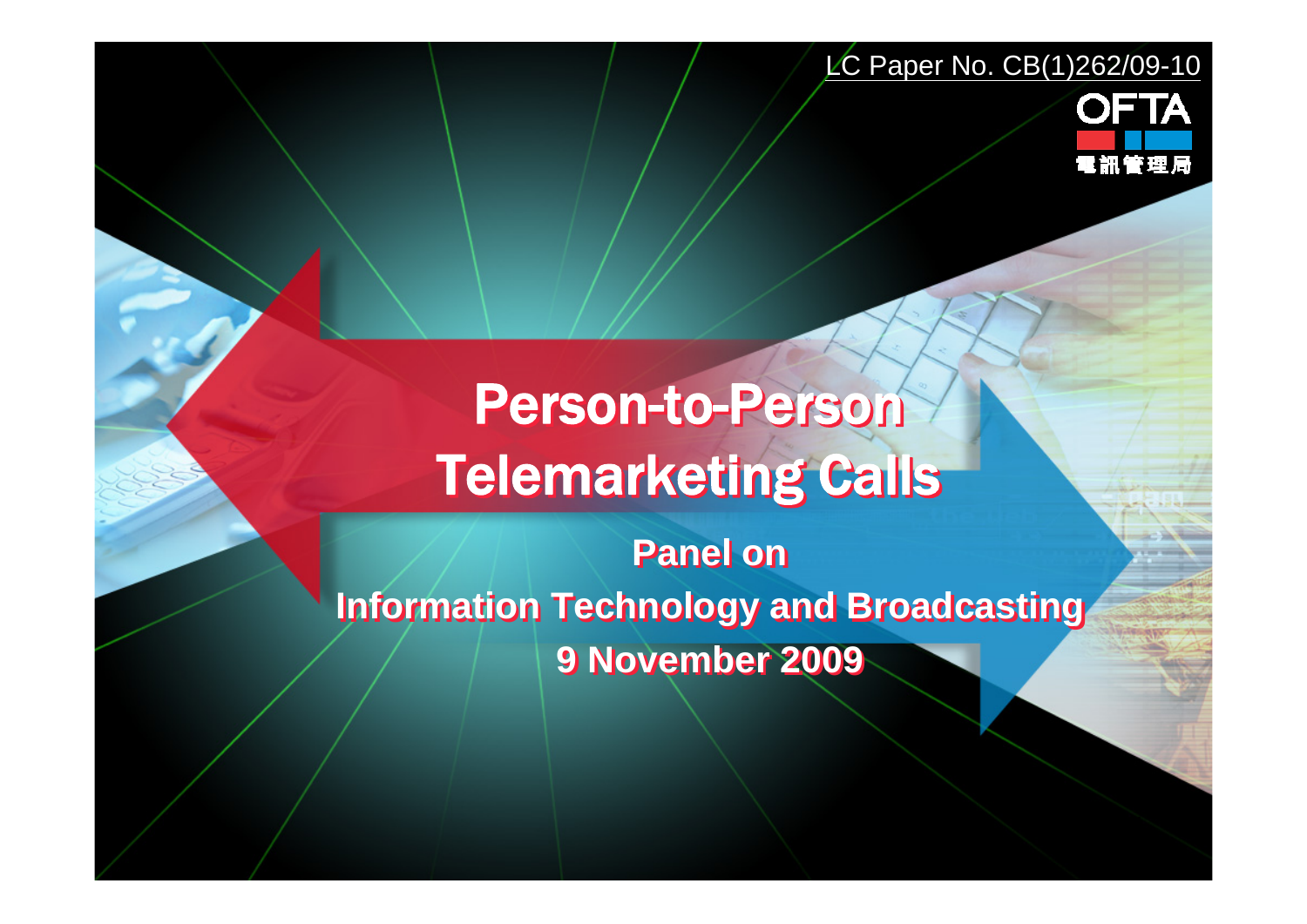# **Background**

## **Unsolicited Electronic Ordinance (UEMO)**

- ► Fully implemented in Dec 2007 to regulate sending of commercial electronic messages
- ► Covers fax, emails, short messages and prerecorded telephone messages, but not P2P telemarketing calls

The Administration undertakes to continue to monitor P2P calls and may consider introducing regulatory measures if they cause serious problem to the community

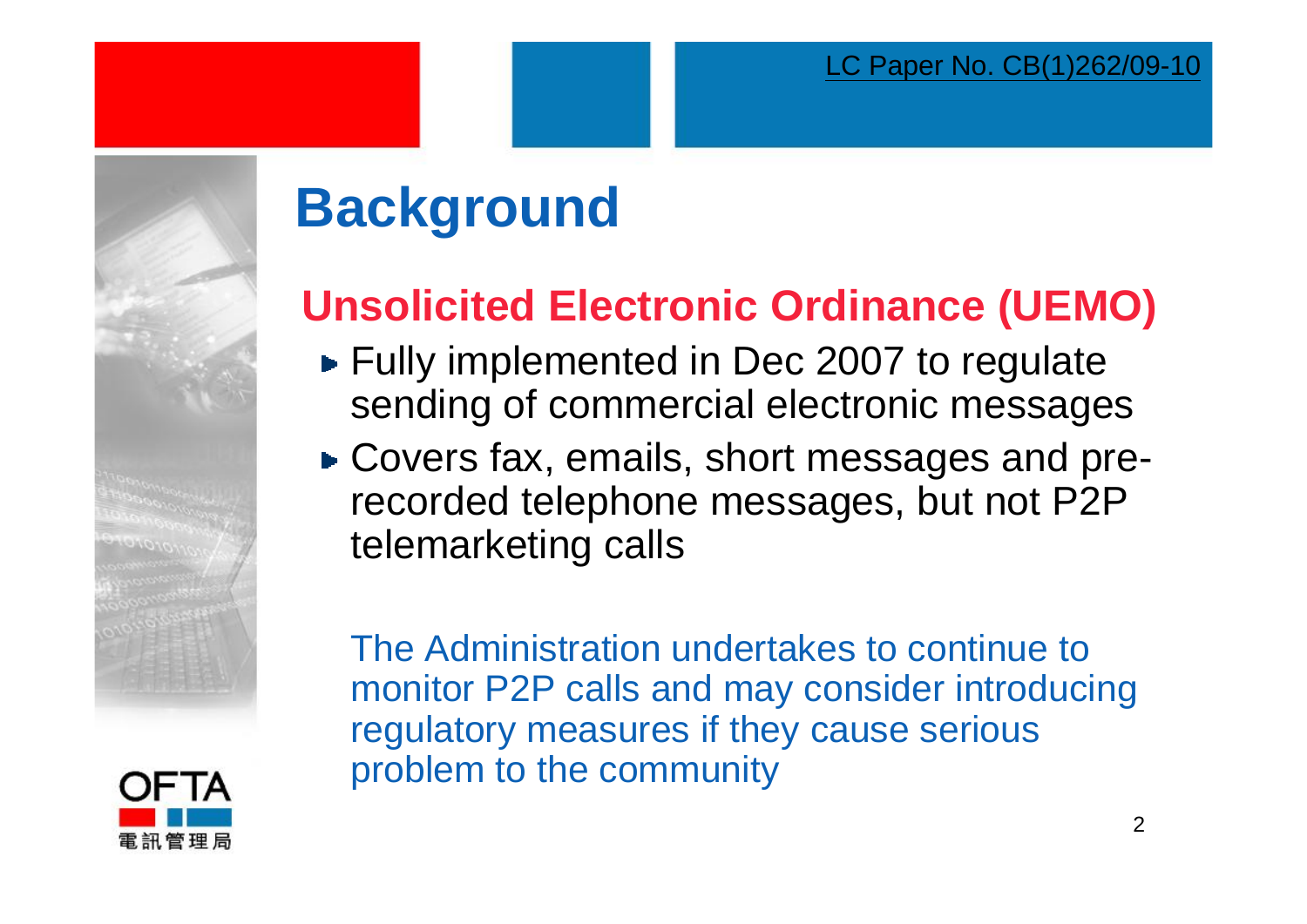

## **Two opinion surveys were conducted.**

- 1. Public opinion survey conducted by HKU
	- Around 1,100 respondents were  $\blacktriangleright$ interviewed.
- 2. Industry survey conducted by OFTA
	- Views from 52 companies were collected in Þ Apr - Sept 2009. These companies together made 491,000 P2P calls per day.

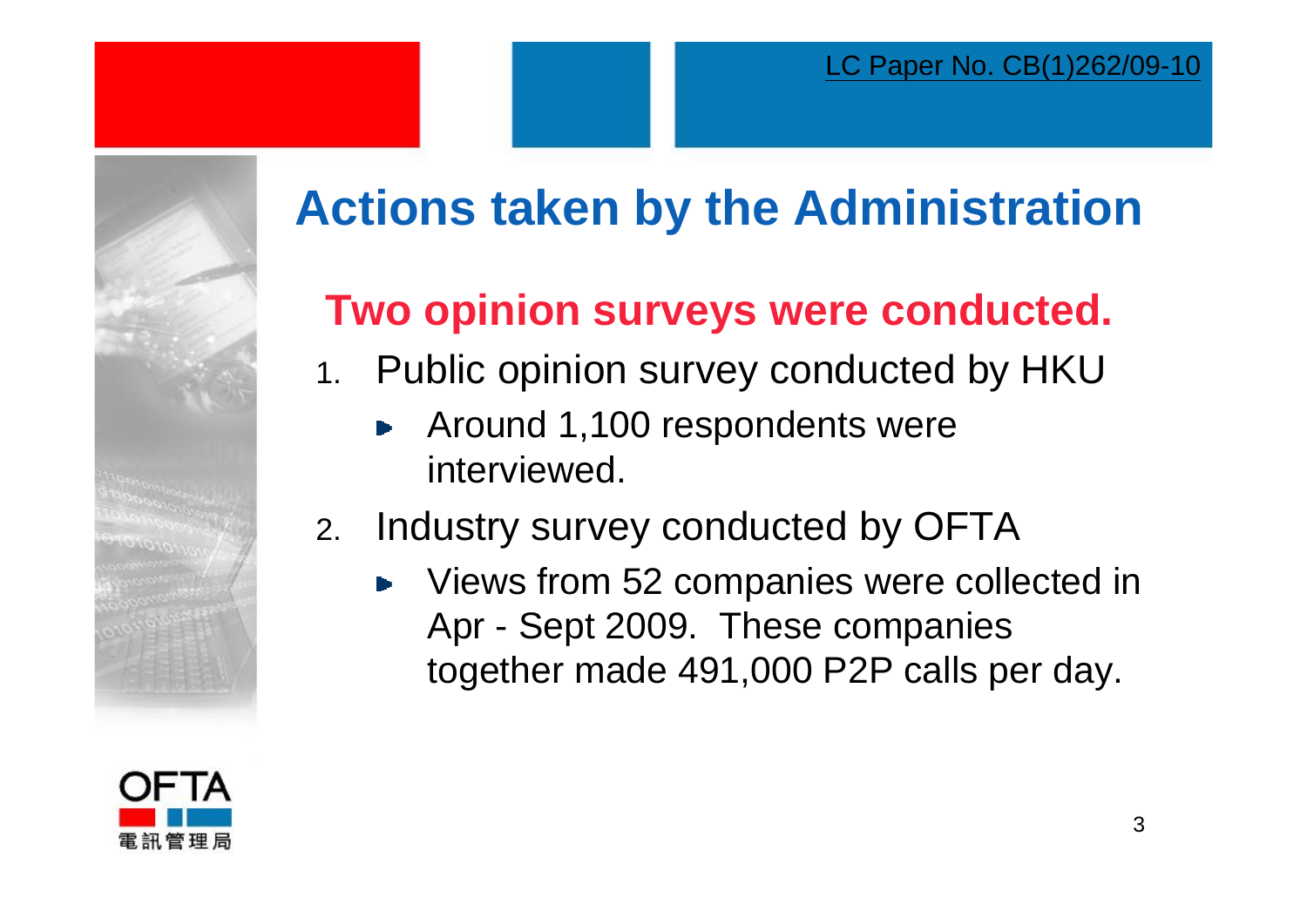



# **(A) Public's views and response (1)**

## **Key Findings of the Surveys**

- ► Whether P2P calls are useful or disturbing
	- 81% of respondents considered P2P calls caused inconvenience.
	- 43% of respondents would indicate not interested at the very beginning;
	- **But 46% of respondents would listen to see** whether they were interested.

4Nearly Half of respondents would not reject P2P calls straightaway.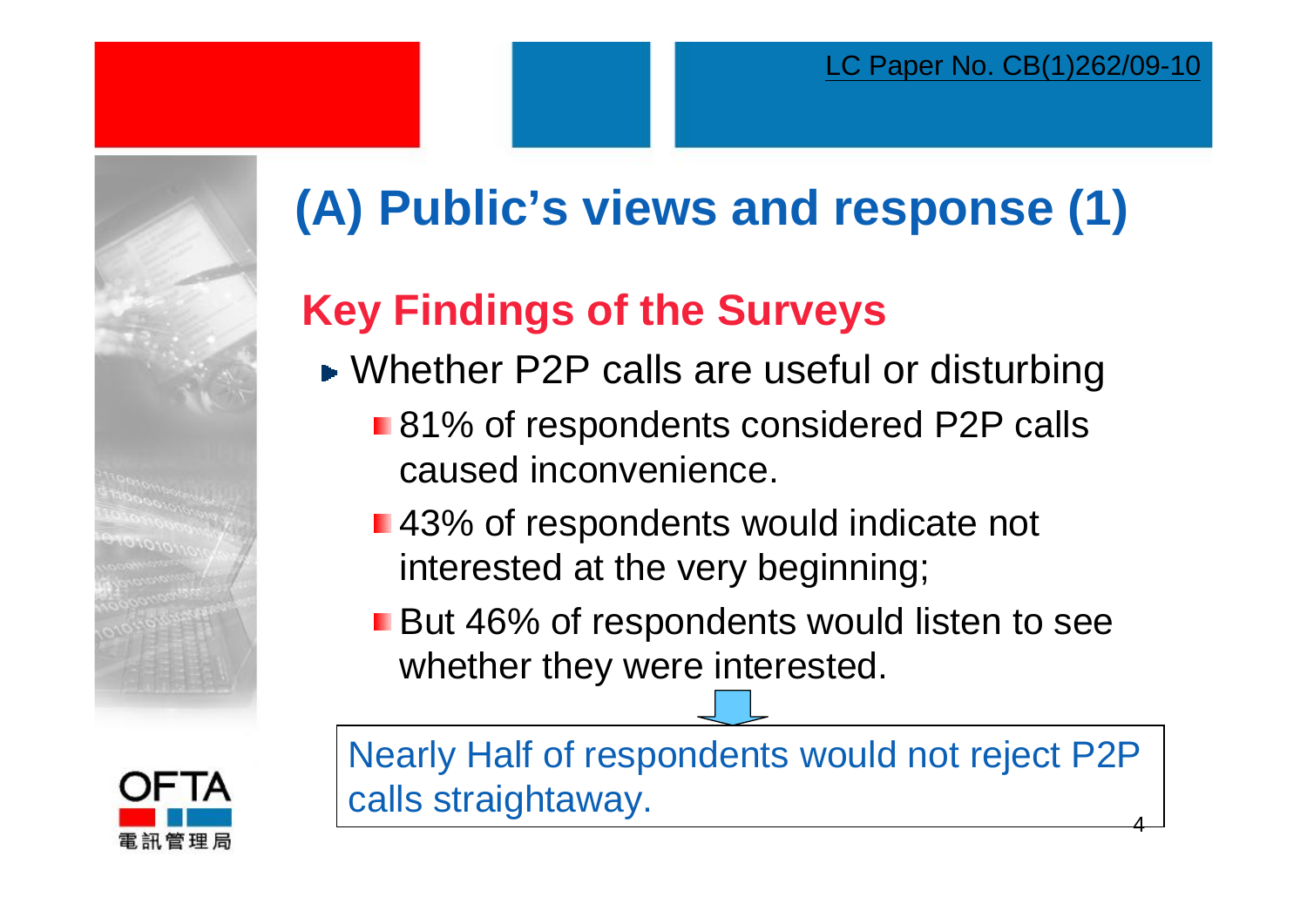



# **(A) Public's views and response (2)**

## **Key Findings of the Surveys**

- Whether commercial transactions were made or agreed to be made during P2P calls
	- **I** In public survey, 21% of respondents replied in the positive.
	- **I** In industry survey, one-third\* had 5.1-10% success rate, another one-third\* had  $> 10\%$ success rate.

P2P calls bring economic benefit to community.

(\*Out of 42 companies with success rate (i.e. achieved intended purpose)).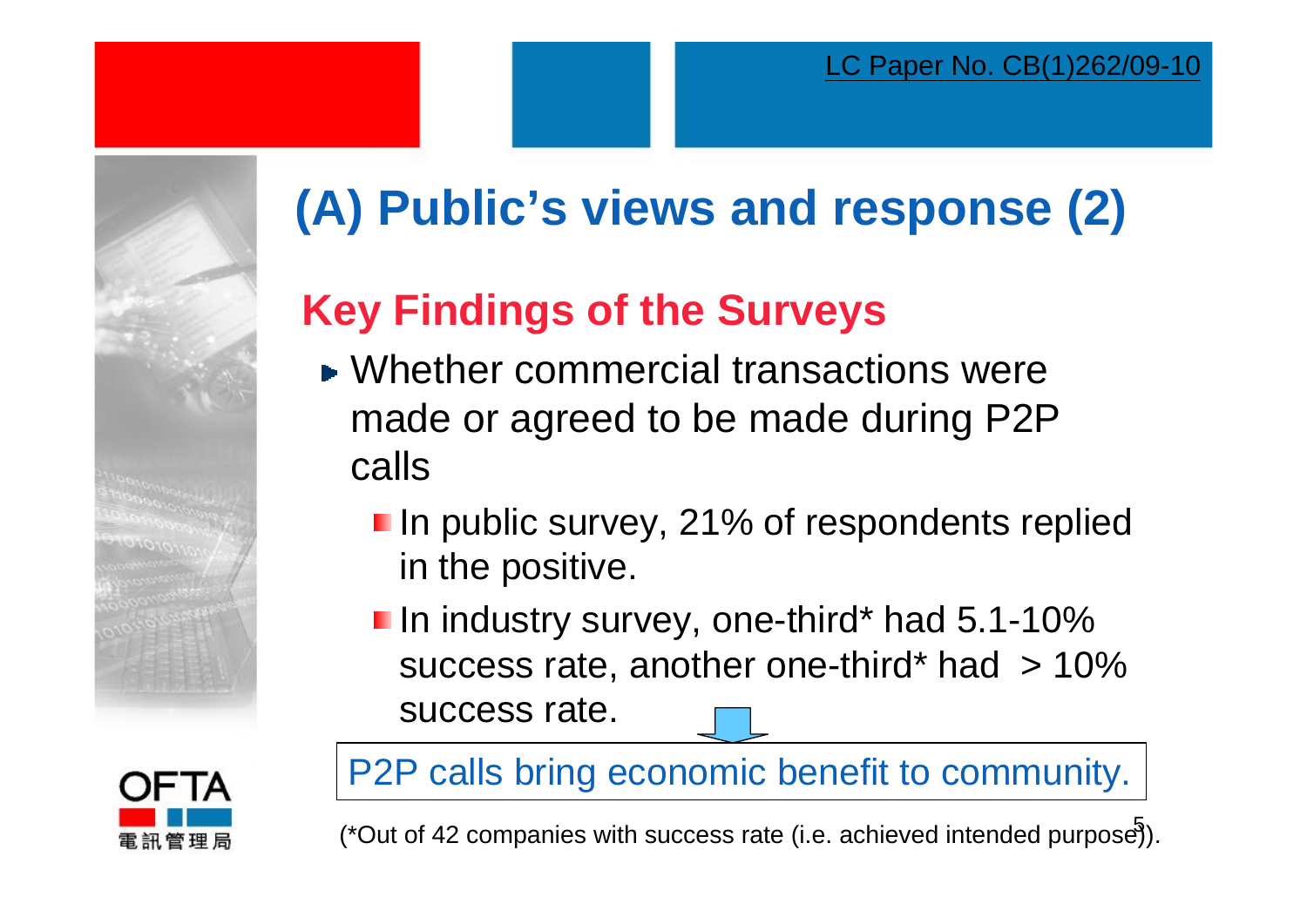# **(A) Public's views and response (3)**

### **Observations of OFTA**

- ► Whether P2P calls were useful or cause of inconvenience depended on products or services promoted. Some considered P2P calls did bring useful information and benefits to them.
- $\blacktriangleright$  P2P calls did generate business for companies.
- ► Potential benefits of P2P calls should not override public's right to unsubscribe from unwanted calls. Companies making P2P calls should put in place appropriate unsubscribe mechanism for call recipients to opt out from future calls.

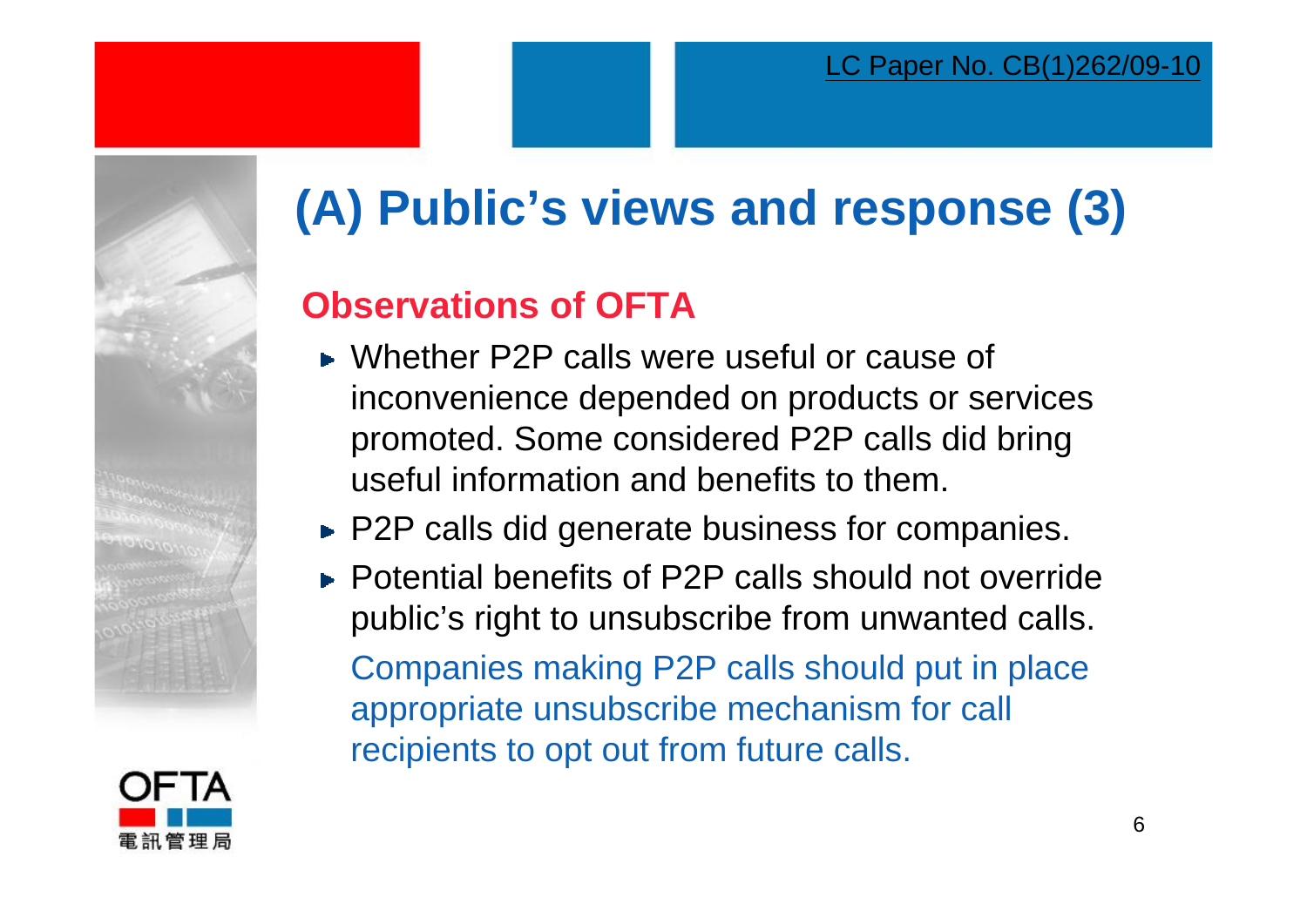# **(B) Unsubscribe mechanism (1) Key Findings of the Surveys**

- $\blacktriangleright$  In the public survey, 35% of respondents made unsubscribe requests to callers. Among these respondents, 21% said callers would honour the request.
- $\blacktriangleright$  In the industry survey, 83% of respondents maintained their in-house unsubscribe lists.

There were channels to make unsubscribe requests but the public did not bother to do so. The industry does not treat unsubscribe requests seriously.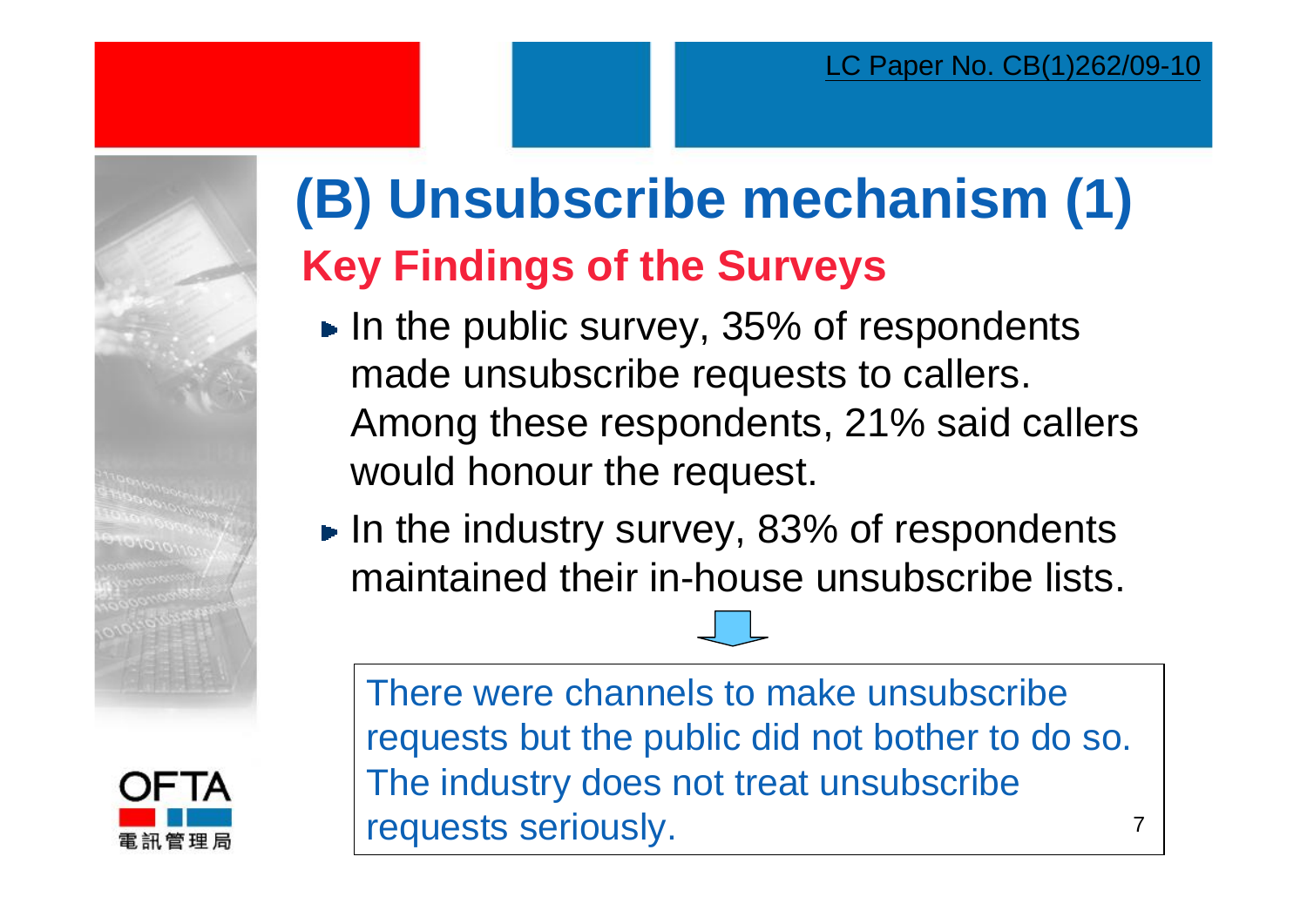# **(B) Unsubscribe mechanism (2)**

### **Observations of OFTA**

- Two inter-related issues were raised:
	- $\mathcal{L}_{\rm{max}}$  Percentage of the respondents who made unsubscribe requests is low – 35% only
	- $\mathcal{L}_{\rm{max}}$  Only 21% of the respondents who had made unsubscribe request reported that their requests were honoured

If consumers understand their right to unsubscribe and telemarketers step up their effort in handling unsubscribe requests, call recipients will be more ready to make unsubscribe requests and the unsubscribe mechanism will become more effective.

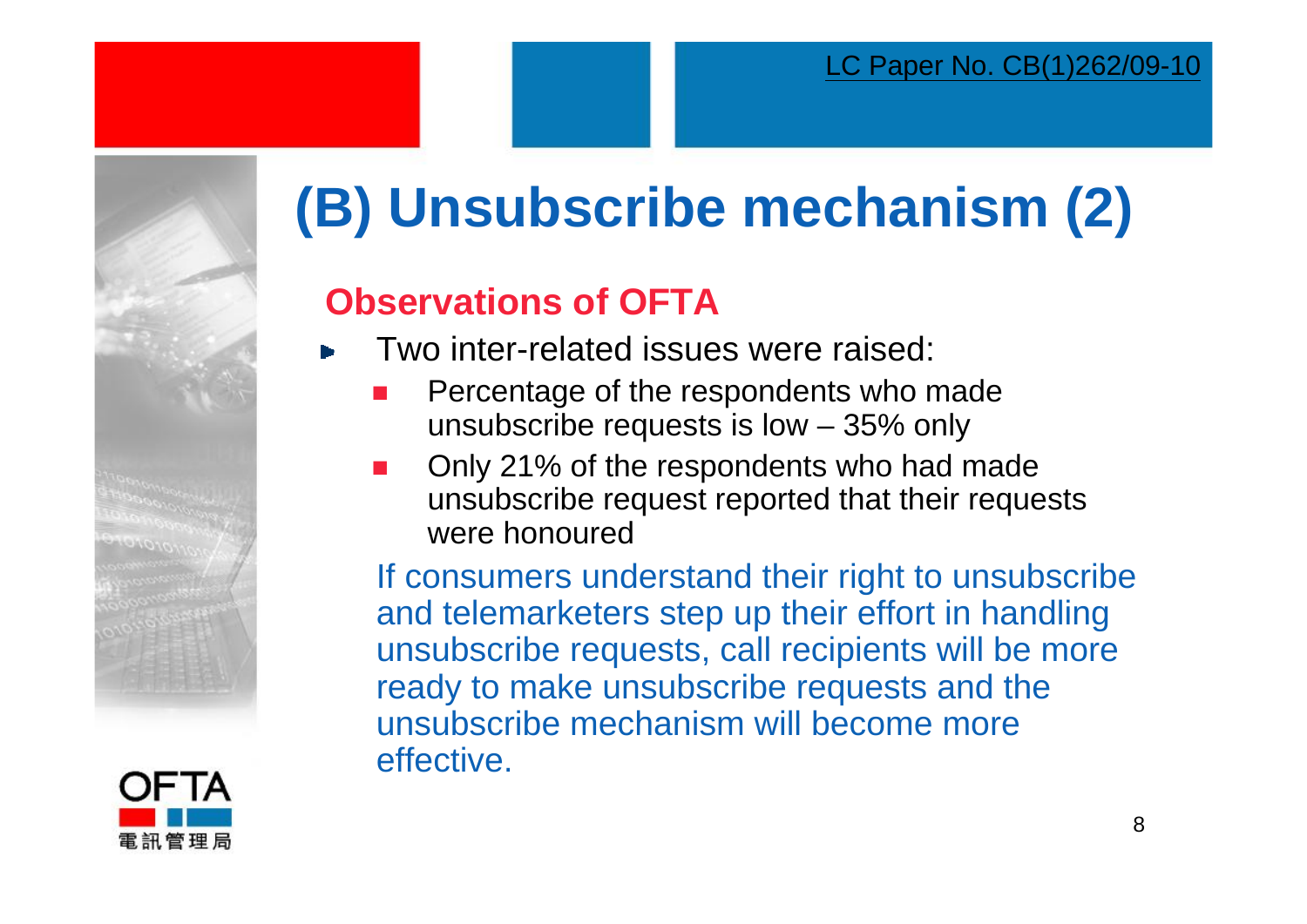# **(C) Proportion of calls that involve use of recipients' personal data (PD)**

### **Key Findings of the Surveys**

- In the public survey, 55% of respondents said >40% of calls received involved use of PD.
- $\blacktriangleright$  In the industry survey:
	- among 491,000 calls made by telemarketers, 45% involved PD while 55% did not.
	- **E** almost all the calls made by the insurance companies had involved the use of PD
	- majority of the calls made by telecom operators and call centres had involved the use of PD

**On average, around half of P2P calls involved use of PD. For certain business sectors, almost all or majority of the P2P calls involved the use of PD.**

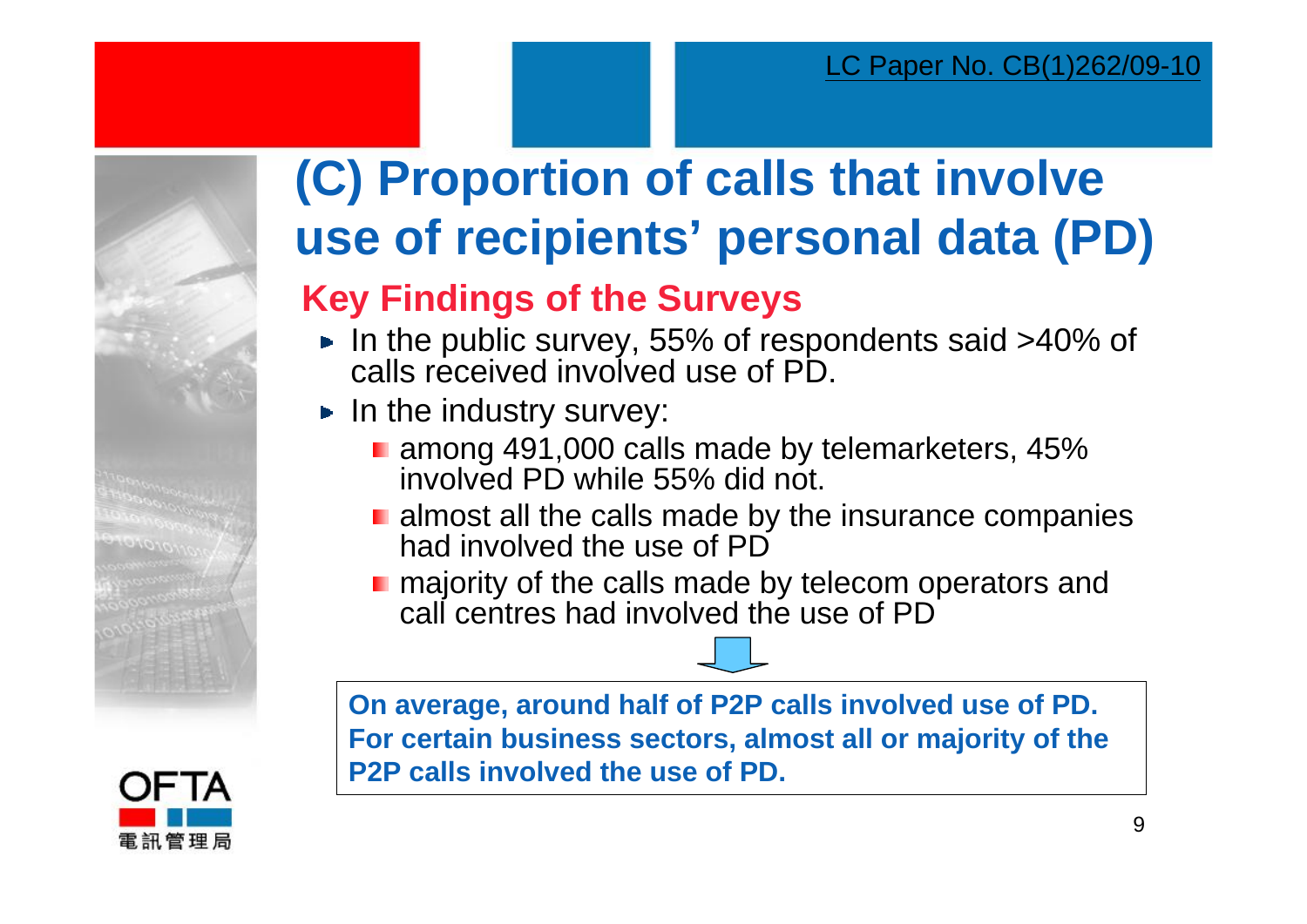

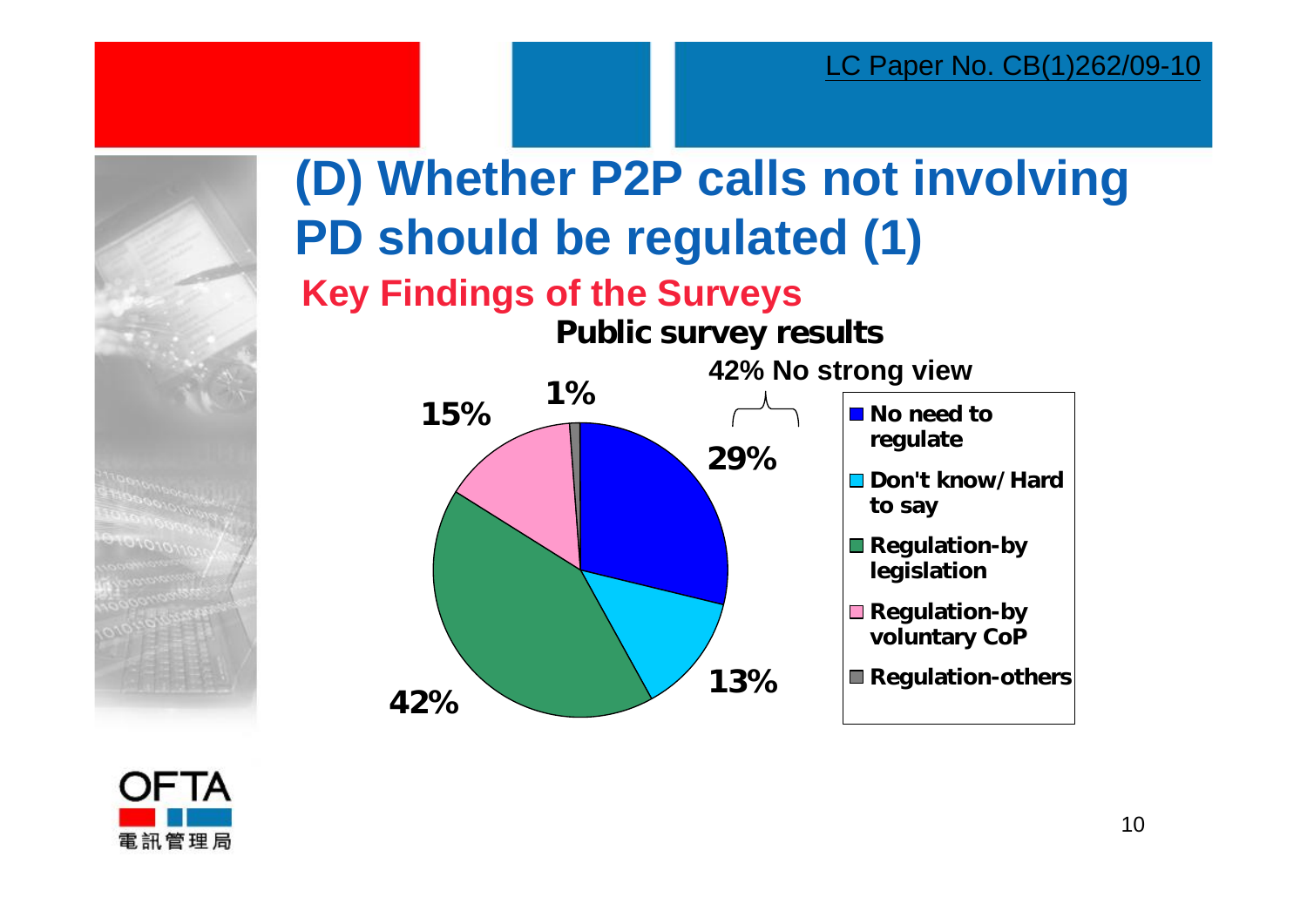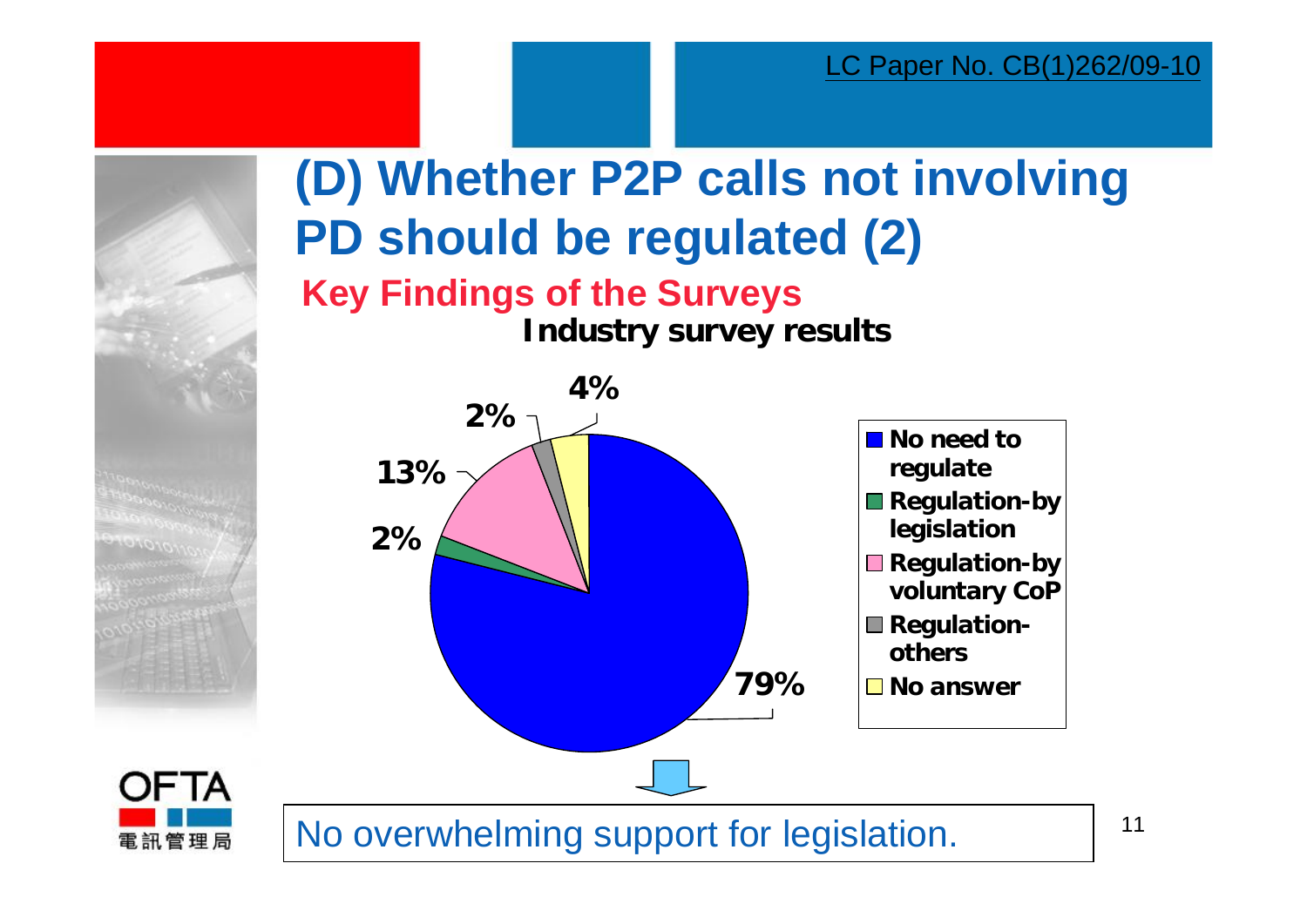

## **(C) Proportion of calls that involve use of recipients' PD & (D) whether P2P calls not involving PD should be regulated Observations of OFTA**

- ► Over half of P2P calls did not involve use of PD
- ► No overwhelming support for legislation
- ► The use of PD for direct marketing is regulated under Section 34 of Personal Data (Privacy) **Ordinance**

Non-legislative measures on P2P calls should cover all calls regardless of whether PD is involved.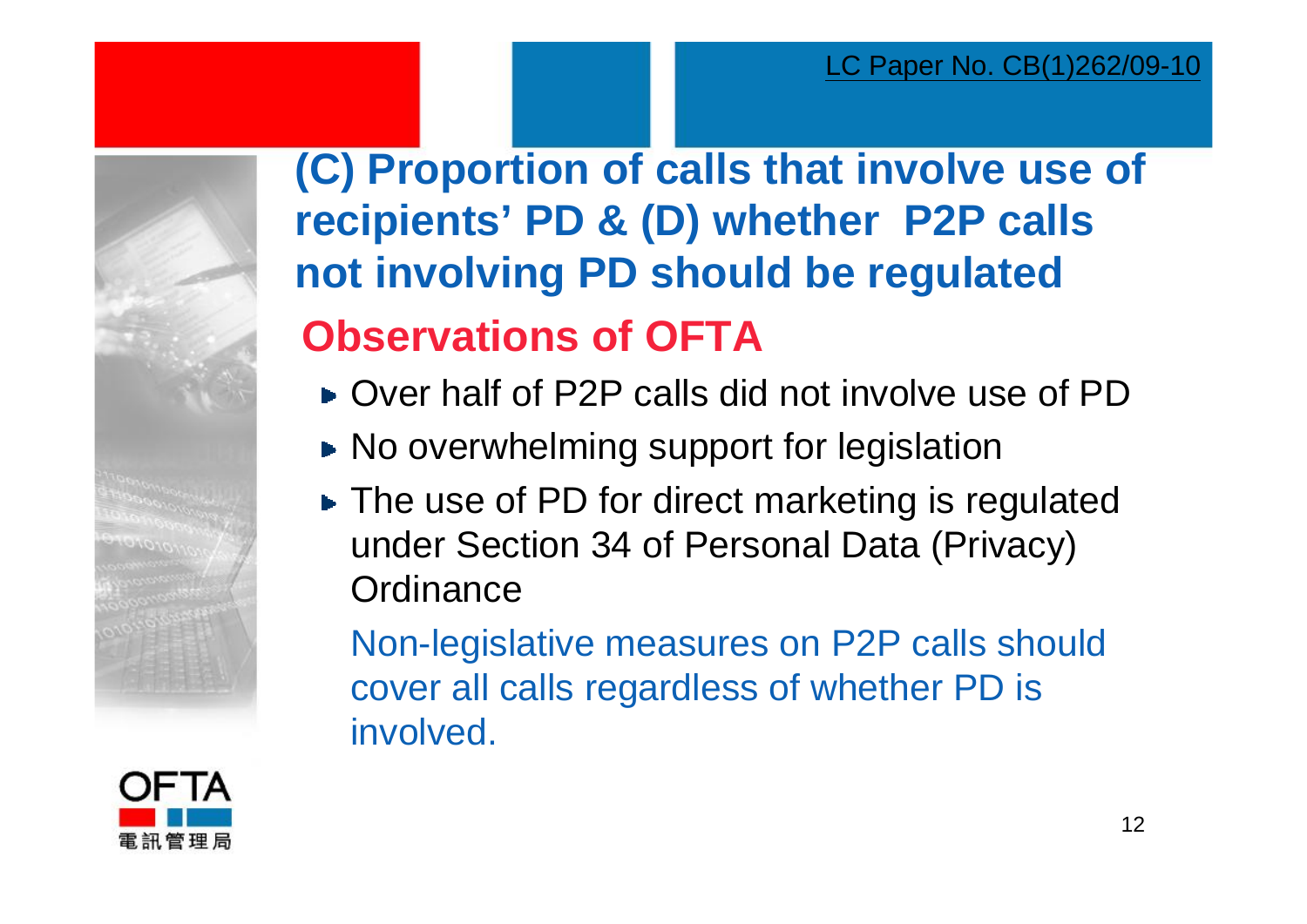## **(E) Main business sectors making P2P calls**

### **Key Findings of the Surveys**

In the industry survey, 48% of calls made by finance, 25% made by telecommunications, 14% made by call centres, 10% made by insurance.

### **Observations of OFTA**

► Four main business sectors made more than 90% of P2P calls

Inconvenience caused by P2P calls would be reduced if the four major business sectors implement the necessary measures.

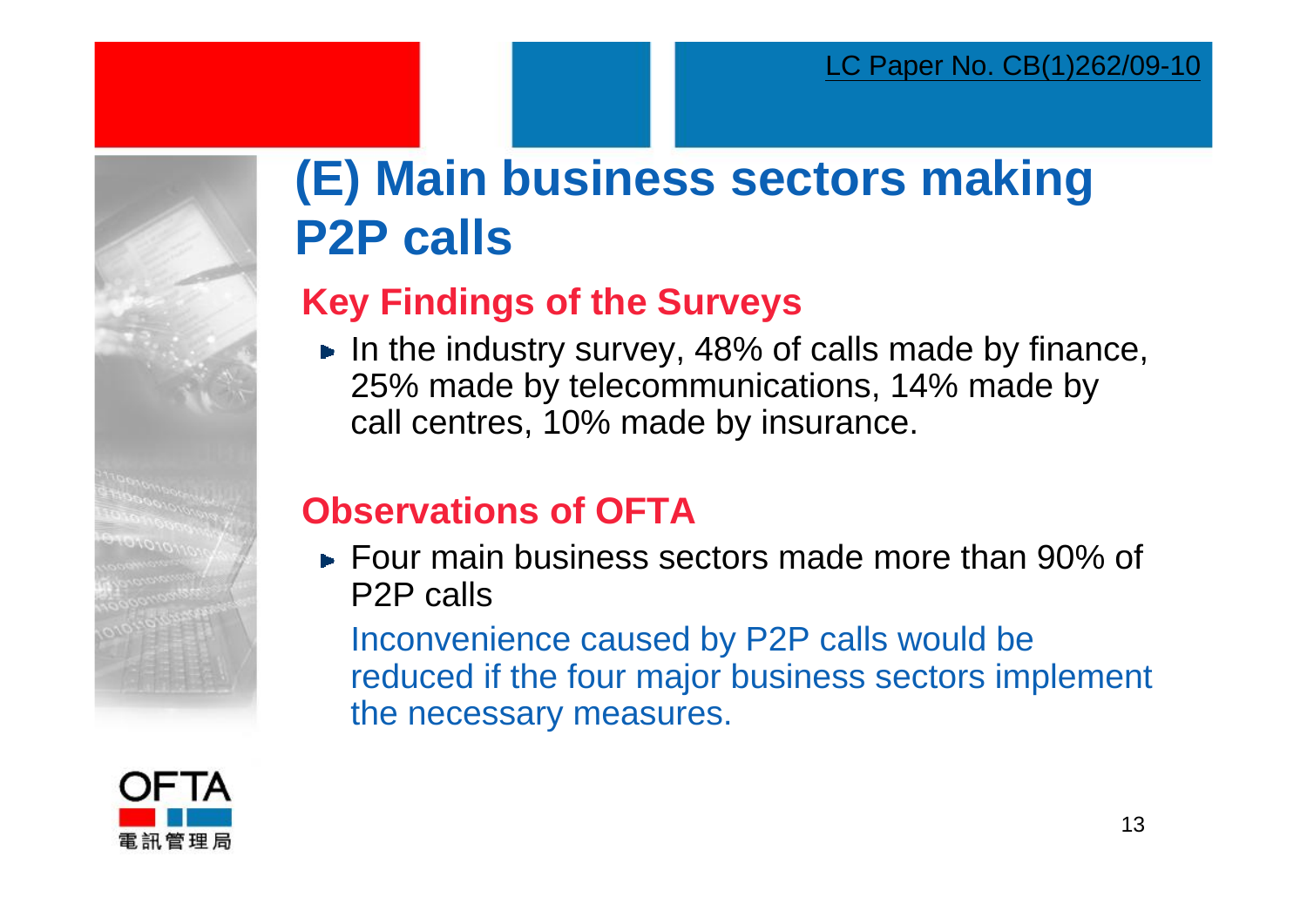



# **Way forward introducing proportionate measures to tackle P2P calls**

- ► Work together with industry to formulate voluntary CoP with in-house unsubscribe list and rules to honour unsubscribe requests.
- ► Urge the four major business sectors to adopt a CoP and pledge compliance for the public to monitor
- Ask companies to step up efforts on honouring unsubscribe requests
- **Mount public education programmes to educate** consumers about the their right to unsubscribe and ways to protect them from unwanted P2P calls
- rule out other measures at later stage if necessary.14 ► Review effectiveness of the above and would not